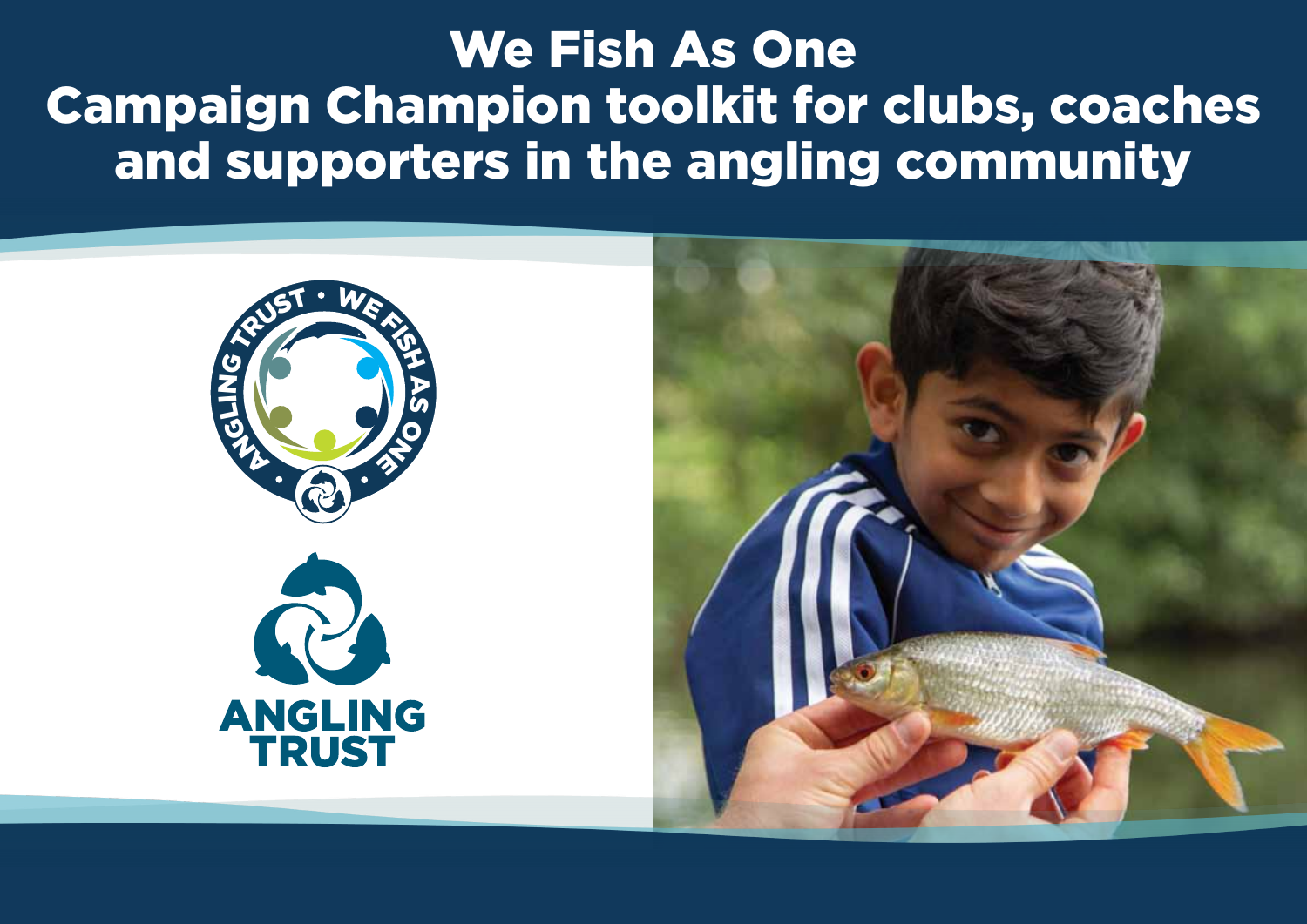# Campaign partners



Thank you to the following campaign partners who are continually supporting our journey to enhance local communities through providing positive and inclusive angling experiences:



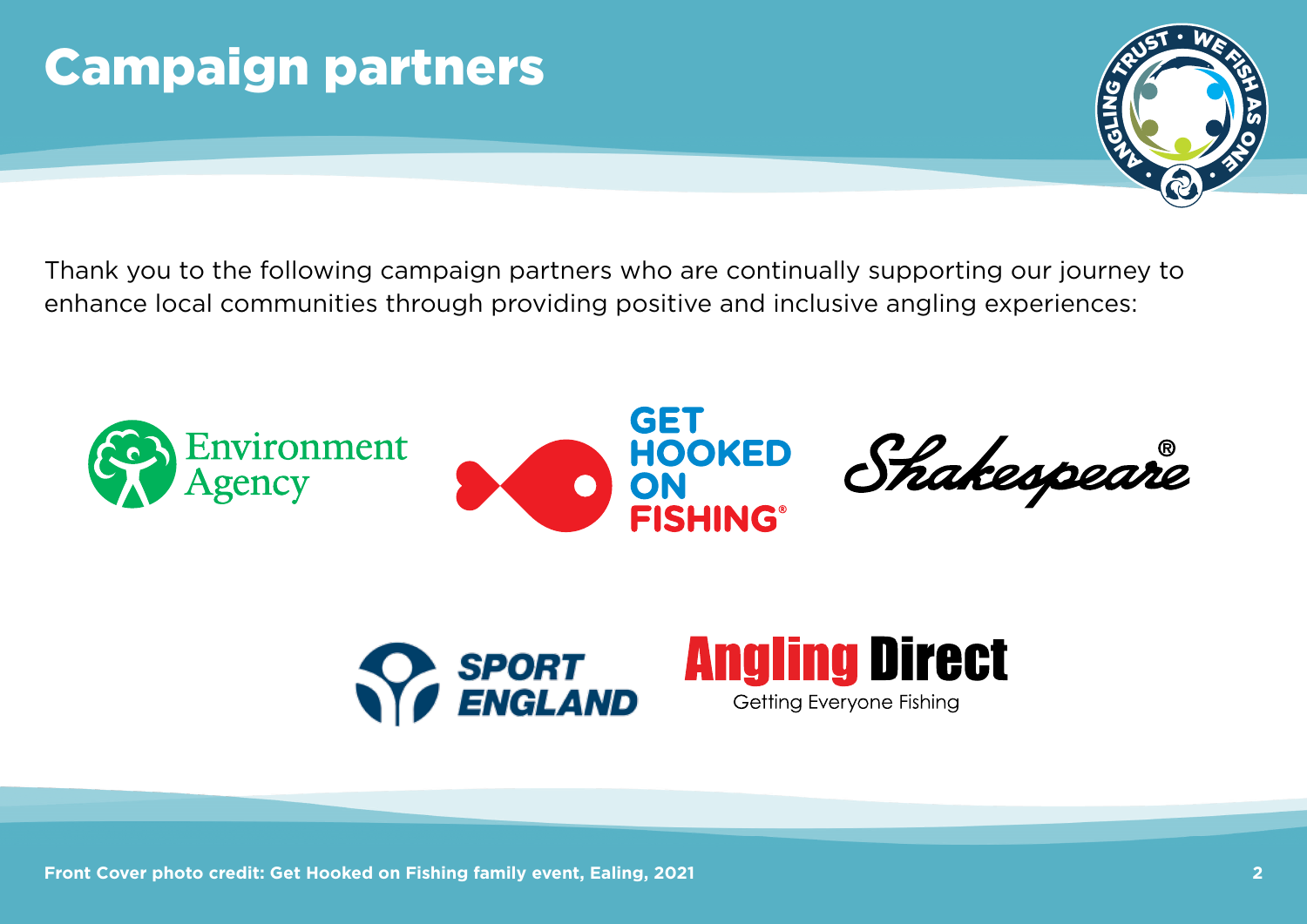## Contents

|                                                                  | Page            |
|------------------------------------------------------------------|-----------------|
| Campaign partners                                                | 2               |
| Contents page                                                    | 3               |
| Welcome                                                          | 4 & 5           |
| Our vision                                                       | 6 & 7           |
| Role of Campaign Champions                                       | 8 & 9           |
| Designing inclusive environments<br>that feel safe and welcoming | 10              |
| Building community partnerships                                  | 11              |
| Inclusive community event case study:<br>Get Hooked On Fishing   | 12 <sup>°</sup> |
| Social media and PR                                              | 13 & 14         |
| Key campaign contacts                                            | 15              |
| Further training and resources                                   | 16              |
| Appendix:<br>#WeFishAsOne Manifesto                              | 17              |

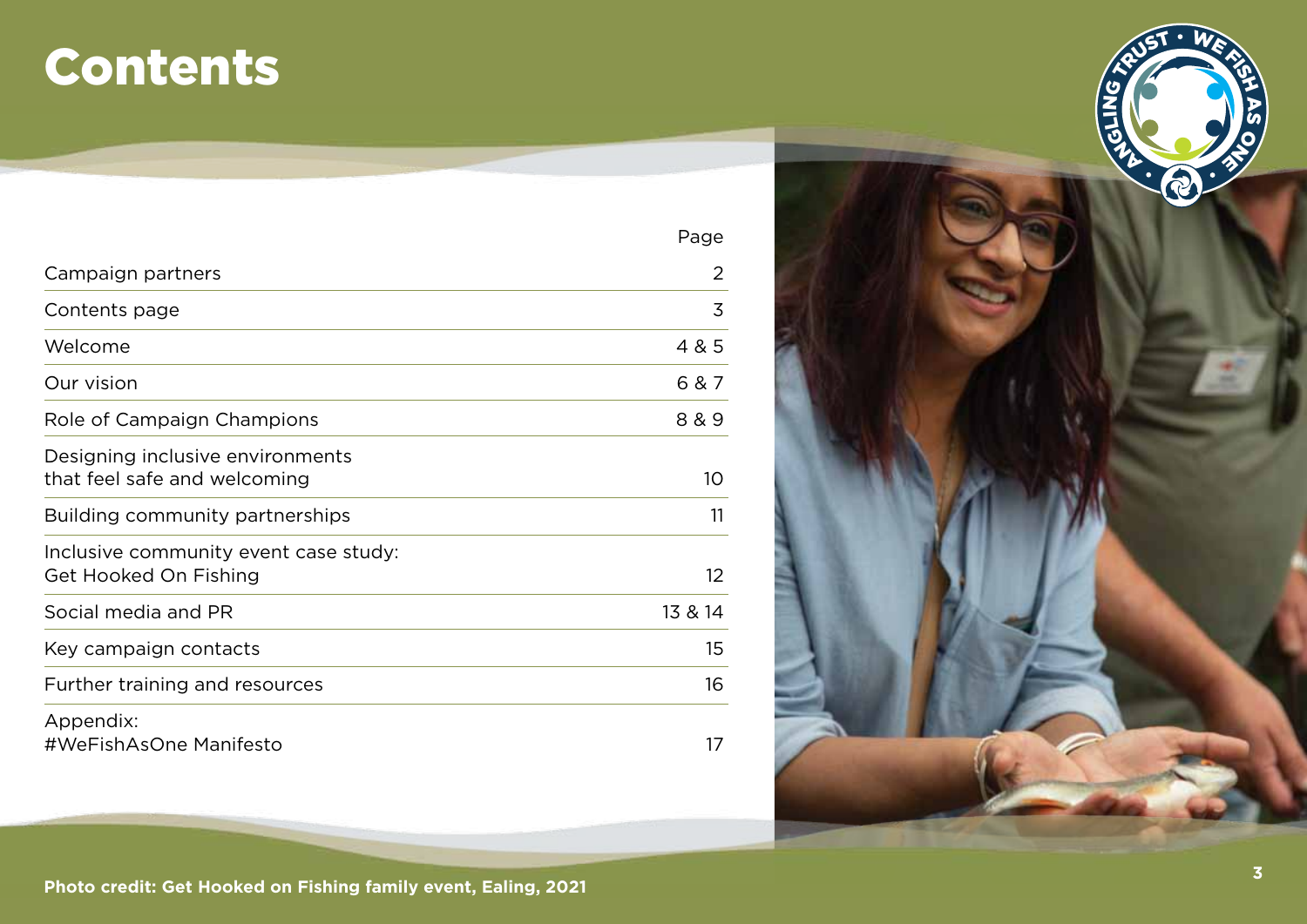### **Welcome**





### "

As a We Fish As One campaign champion, you'll play a key role in representing the shared values we hold at the Angling Trust to ensure as many people as possible get to benefit from the wonders of our sport.

We're embarking on an ambitious journey and we need your help. Anyone can participate in fishing - however we have a challenge to ensure our sport is as diverse and inclusive as it is accessible. We have already been addressing some of these challenges, and We Fish As One campaign will not only bring these initiatives together but give a platform to the work we are yet to do.

We Fish As One is a grassroots campaign where you can play an active role to help raise awareness among under-represented groups and people who do not have touch-points into seeking out the sport due to perceived barriers or simply having never seen anyone like them reflected within the angling community.

This toolkit is designed to help you focus on how you feel best placed to support us on our journey, to help us join the dots at local level and create new pathways into the sport from all corners of our local community.

Whether it's using your networks, time and energy to connect with your local club, fishing spot or charity and community groups; planning a community event or championing fishing in your local press and social media, you can help introduce as many people as possible to the renowned benefits of our sport. . J.

**Clive Copeland, Head of Participation, Angling Trust**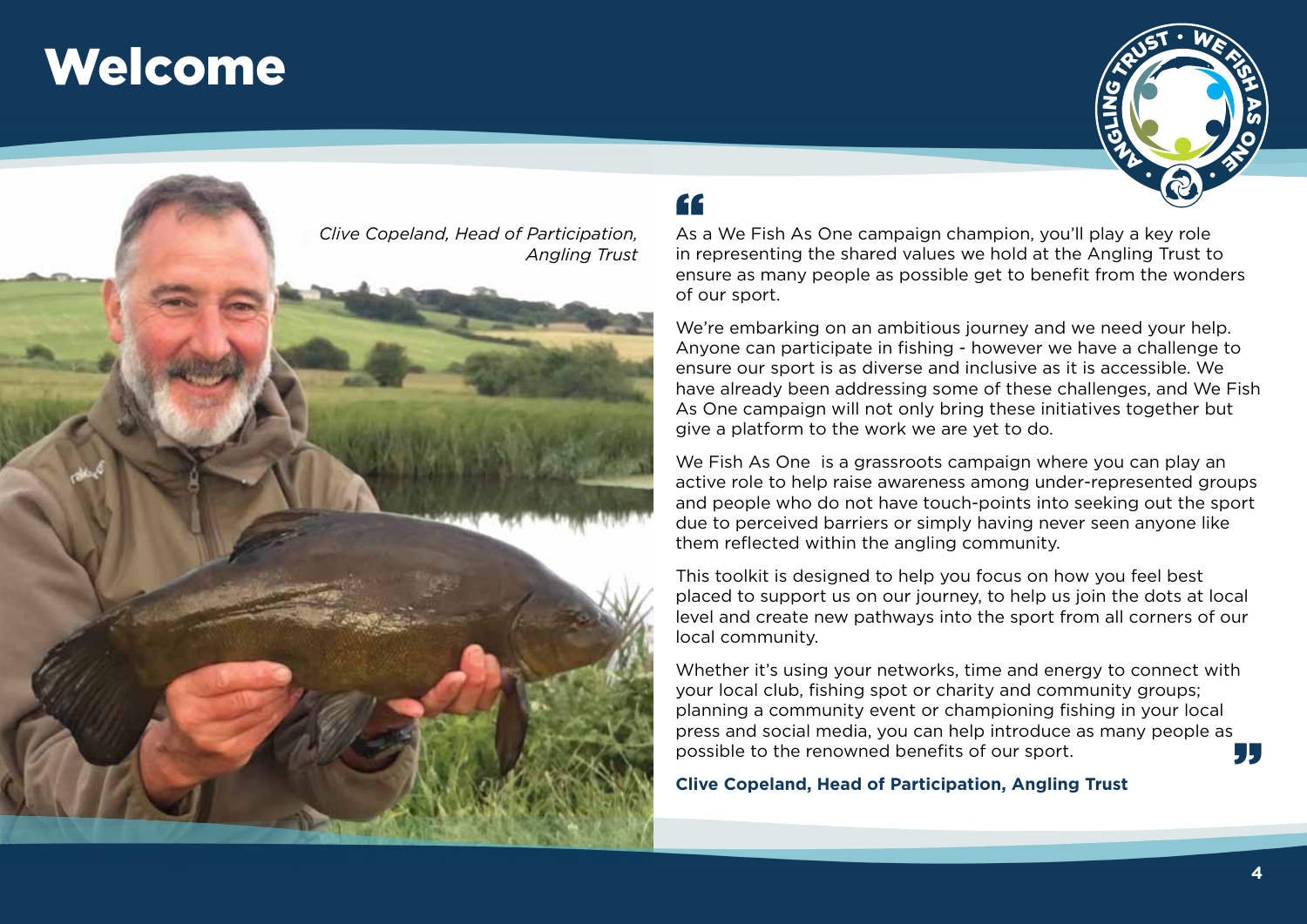### **Welcome**

### "

Fishing has surged in popularity since the pandemic and awareness of its benefits has made its mark nationally and regionally. We know since the pandemic the health and wellbeing benefits have been far-reaching. As we face an uncertain future, one thing is clear; our blue green spaces, the great outdoors and fishing can combine to be strong agents for community development. We must bridge the inclusion gap in participation by making sure we all act from a shared understanding that to be inclusive is to be welcoming, warm and accepting of each other, newcomers and change.

I've seen first hand the far reaching impact that fishing can have on the lives of young people and families from all backgrounds. The We Fish As One campaign is seeking to honour the transformative capabilities that fishing can have within us all. I know that it has personally contributed to enhancing the quality of my life and the time I have spent with my son, and this motivates me to keep doing the work we do at Get Hooked on Fishing.

I'm proud to be a Campaign Champion for We Fish As One, and hope you will familiarise yourself with our manifesto and the standards and values this represents. I also hope by working together we can influence everyone within the angling community to act with respect and kindness and embrace the community benefits of increased participation. "

**Sarah Collins, CEO, Get Hooked On Fishing and We Fish As One Campaign Champion**



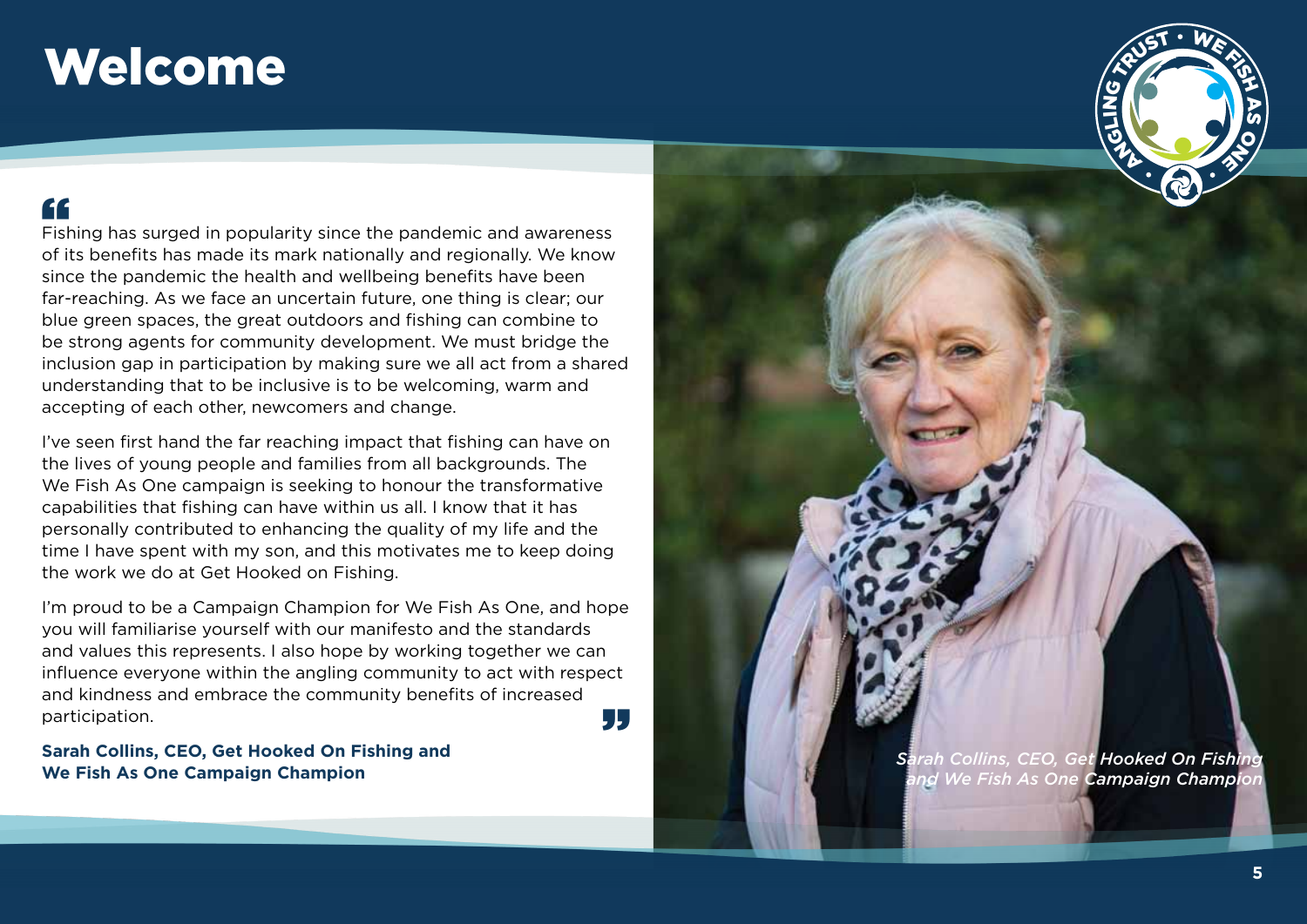## Our vision

**In order to make fishing an activity that everyone can access we need to ensure that it is truly inclusive, and to do this, we must design opportunities for the whole of our communities. We are not only facilitators for a positive fishing experience but we must also commit to being community hubs committed to bringing people together.**

### **Who are we trying to reach through this campaign?**

The campaign is particularly focussed on increasing participation among under-represented groups, including:

- Women
- LGBTQ+
- Ethnic minorities
- Those with long-term health conditions
- Disabled people
- Economically deprived
- Parents and carers
- Young people

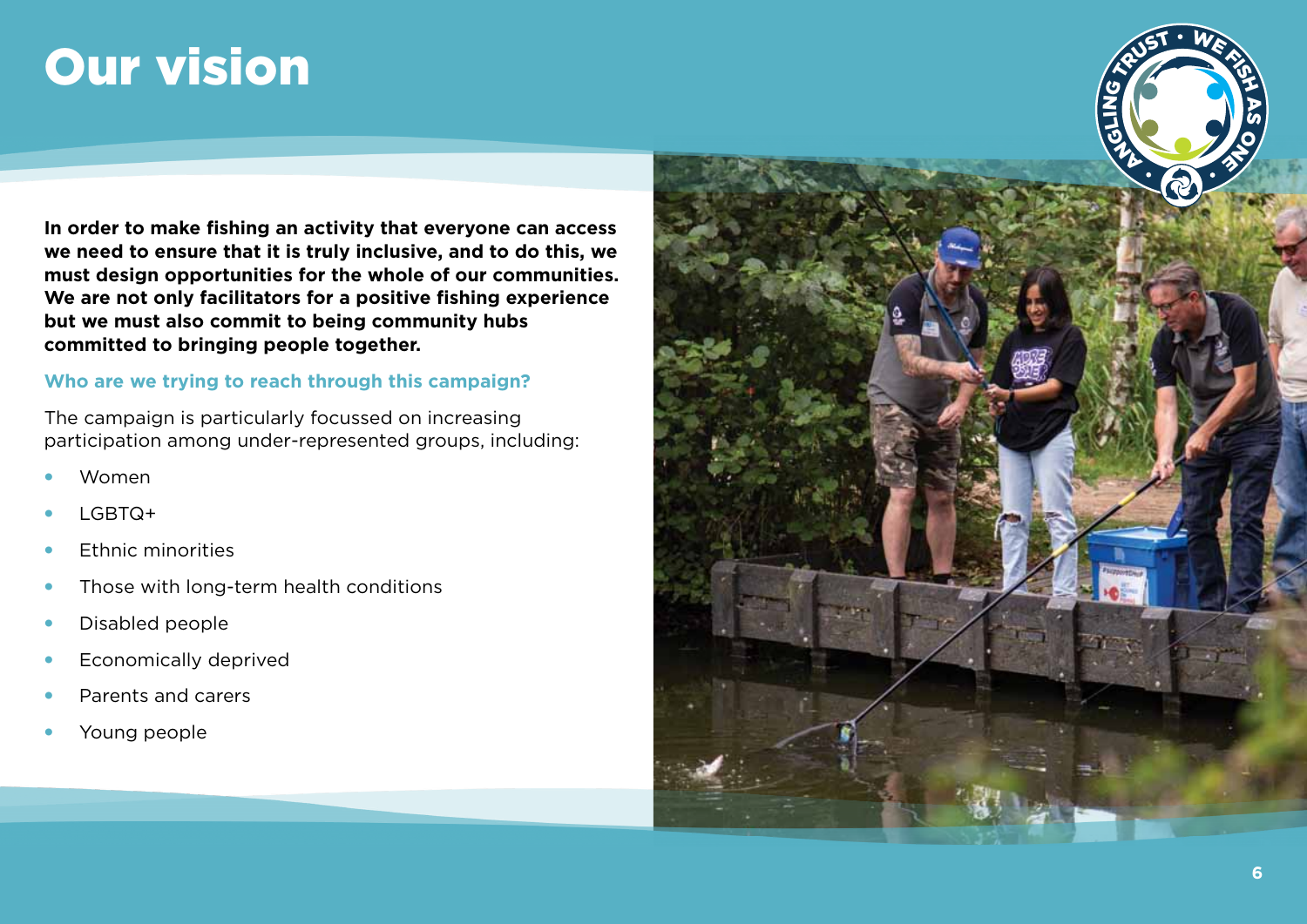## **Our vision continued**



### **What will campaign activity look like?**

At macro level, We Fish As One is an Angling Trust campaign platform that:

- Has a strategy with a clear intention of connecting fishing with opportunities for community building activities: including launching at least seven dedicated pilot sites for regional demographic research and outreach
- Provides you with a network of other campaign champions
- Supports you with advice from the Angling Trust as a National Governing Body, providing ongoing support, including training and gaining new skills
- Designs best-practice participation experiences that take into consideration the needs of disabled people and those with long term health conditions, such as maximising events at easy to reach locations
- Promotes standards and values that create welcoming and safe inclusive environments for newcomers into the sport
- Identifies, benchmarks and evaluates activity and the role of campaign champions annually

#### **What can you help us achieve at micro level?**

As a grassroots campaign, you can help us on the ground to identify opportunities and local need, to help us to:

- Understand local demographics and remove barriers such as the cost of fishing
- Raise awareness of fishing among under-represented groups
- Identify the gaps and opportunities to ensure fishing meets the wide-ranging needs of your community
- Build community partnerships with charities, local authorities and groups that you may be part of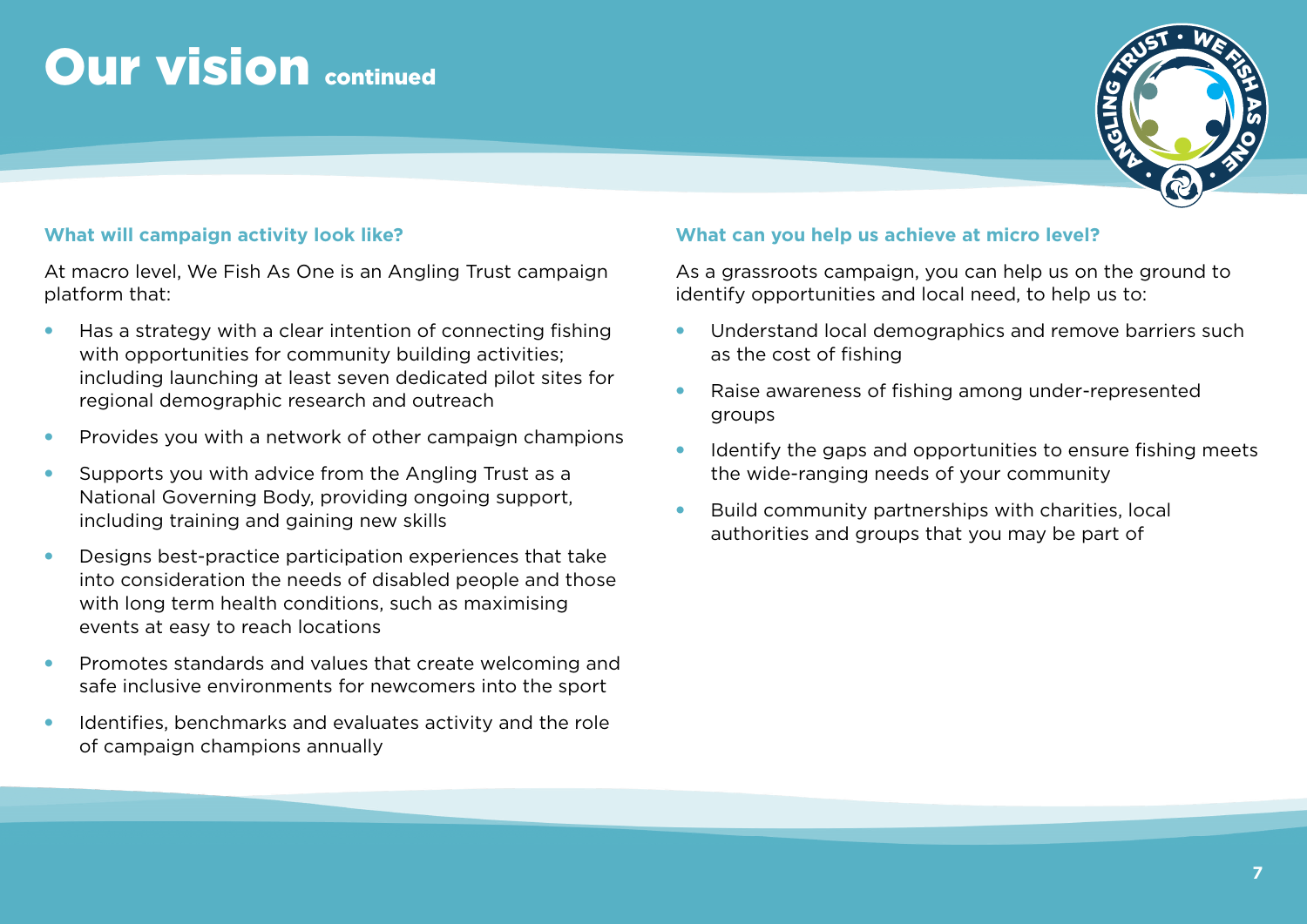# Role of Campaign Champions



**This toolkit supports clubs, coaches and supporters to take action in their local communities to introduce more people to fishing as a community building activity. The role can be built around the time you have available, so for ease, campaign actions have been split based on this:**

### **1. I have a few minutes to spare**

- Start conversations within your local community about fishing, it's benefits and why others should give it a try, for example any local groups you're involved with or with parents at your child's school
- Share #WeFishAsOne social media posts and share your personal experience on your own social media channels
- Discuss fishing in your workplace and suggest it as a health and wellbeing activity

#### **2. I have a few hours to spare**

- Write a blog for the Angling Trust about what the #WeFishAsOne campaign means to you, perhaps around a key calendar date such as International Women's Day (March), Mental Health Awareness Week (May) or Pride Month (June) or Carer's Week (June)
- Arrange a talk at a local school, community group or charity about the benefits of fishing
- Suggest that your local club runs an event, for example: family-friendly; a partnership with a litter-picking group; an event for a local young carers group, a women's event on International Women's Day
- Post about the Angling Trust's Get Fishing events in local Facebook groups and signpost to Regional Angling Development Officers for anyone interested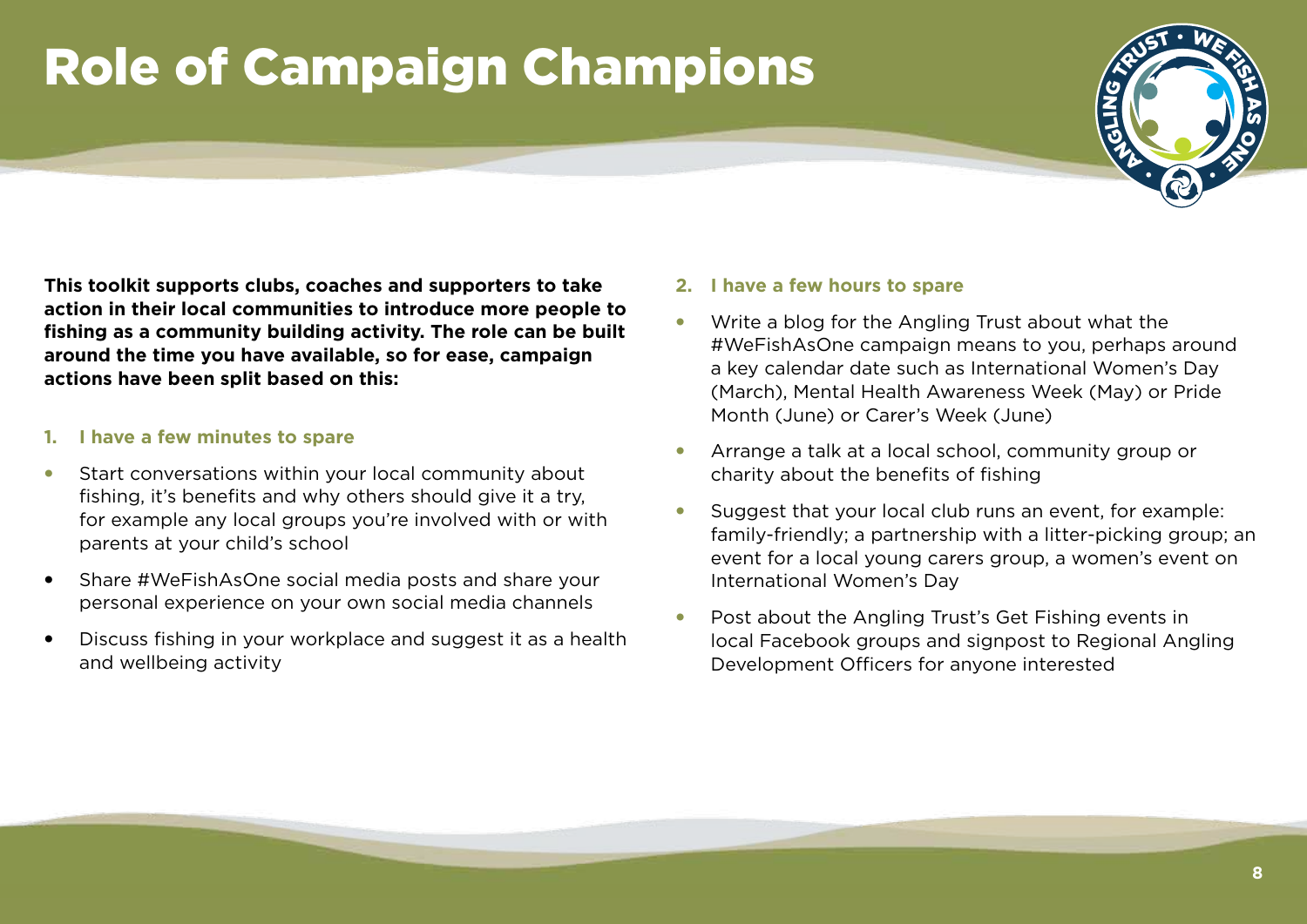# Role of Campaign Champions continued



### **3. I've got longer to spare**

- Create local links with your local authority, community groups, your local authority and charities to introduce them to your local fishing club and build a broader picture of local demographics (picking up the phone is always better than emailing)
- If you are a coach and live near a fishing spot in a blue green space or a sea fishing community, create a community drop-in event where people can try fishing for the first time
- Think about how you can increase representation at club competitions and introduce more ways for people to participate, including beginners
- Speak to your club or fishery about creating pop-up events at accessible outdoor spaces. For any events, ensure that information online is accessible, including descriptions, imagery and videos of the environment. Also consider how visitors will navigate the natural environment, and where signage could help. Visit activityalliance.org.uk for more information. If your club isn't accessible to disabled people, begin conversations to address this, or speak to your regional Angling Trust representative
- Nominate your club as a 'campaign champion club' to be recognised as a pilot site of best practice - speak to your Regional Angling Development Officer about this
- Become an approved partner for 'Get Fishing for Wellbeing' and develop local wellbeing events through your club and/ or with a coach at a blue green space
- Work with the Angling Trust participation team to record data at community events
- Share your local story and #WeFishAsOne events with the press to raise awareness
- Ask your tackle shop to show support by telling them about this campaign and thinking about how they can do more to make their environments more welcoming to newcomers
- Engage your club in a #WeFishAsOne talent development programme to actively encourage people from underrepresented backgrounds to take part, taking into account flexible options for those who may need it
- Join the #WeFishAsOne Facebook group of campaign champions to share experiences and best practice.
- Join the #WeFishAsOne working group to be part of ongoing reviews, strategy, planning and delivery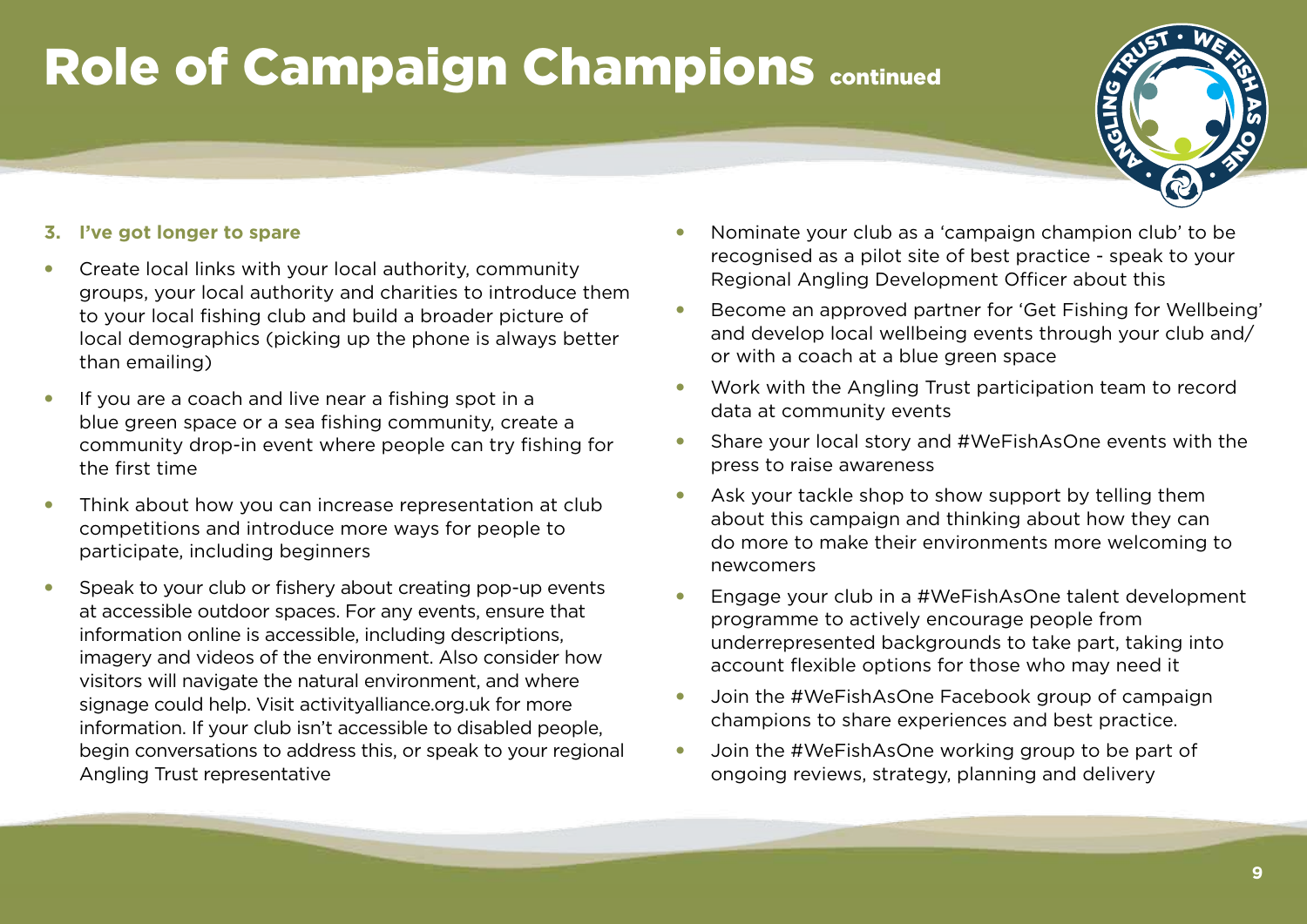### Designing inclusive environments that feel safe and welcoming



In order to ensure fishing participation has a whole-ofcommunity ethos, whether it be visiting a tackle shop or attending a coarse fishing, game fishing or sea fishing event, it is important to consider how the environment and behaviours contribute to a welcoming environment.

Communication, interaction and environment play a role in the experience of new audiences and determine whether they will continue or return to fishing.

Whether it's attending a physical event or sharing stories online, campaign champions can be ambassadors for inclusivity and reflect the values of the campaign.

### **Key points are:**

- Embrace your inclusivity journey as a campaign champion and ensure you advocate for more visible representation of communities participating in fishing and encourage others to be kind, welcoming and part of this campaign
- Follow social media guidance and policies around the campaign and flag any inappropriate comments or hate speech that you witness within the angling community
- Don't shy away from having conversations or asking questions with people who have different lived experiences than you. Community building can be a rewarding experience and a learning opportunity that brings people together and deepens our understanding of each other
- If you hear people saying offensive or disrespectful things about anyone, including under-represented groups in the angling community, alert the Angling Trust safeguarding team to make a complaint for appropriate action to be taken. Harmful and abusive behaviour should not be written-off as 'banter'. The Angling Trust has zero tolerance for bullying, harassment, racism, ageism, misogyny, homophobia, abelism and discrimination in all its forms
- Be mindful of the needs of community members who may need additional on-site support, whether that's improving accessibility for disabled people, creche support, and accessible toilet facilities, friendly staff and volunteers, clear sign-posting and parking. Showing a video of the site (perhaps filmed on a mobile phone and put on the website) so the community can see what the site looks like before visiting
- Awareness days can provide opportunities to invite specific groups to participate in fishing to build confidence and connection to the sport in a safe space, such as International Women's Day (March), World Autism Day (April) and Refugee Week (July) View our 2022 campaign dates calendar here...
- View our updated social media policy and guidelines here...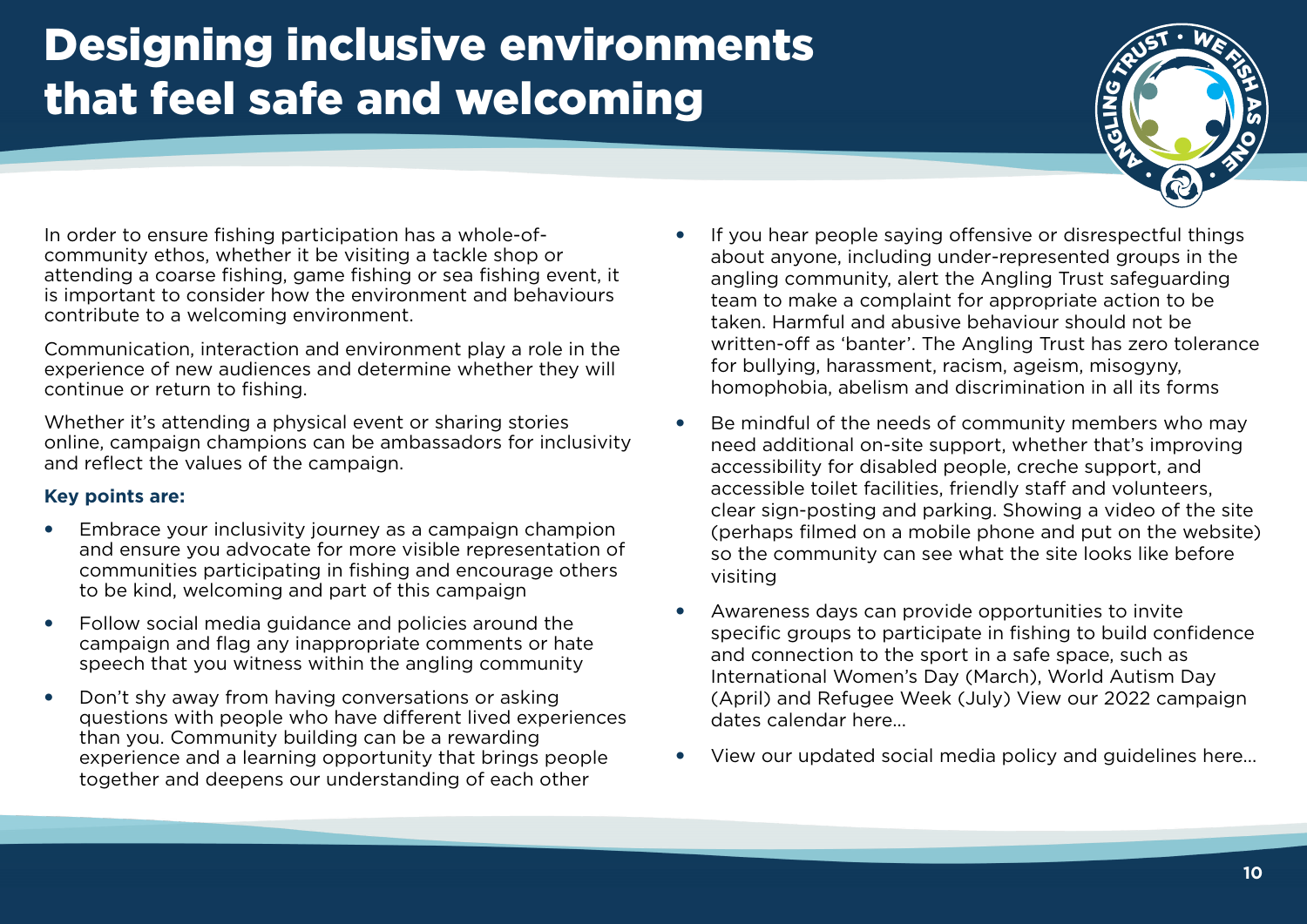# Building community partnerships



### **If you have some time to dedicate to the long-term goals of the campaign, it's a great opportunity to forge new local connections with touch-points in your local community.**

The best starting point as a campaign champion is to utilise any existing groups that you may already be a member of or have a connection to. This could be:

- Veterans charities
- Mental health charities
- Youth groups
- Refugee networks
- Schools
- Women's groups
- LGBT+ networks
- Disability groups and organisations
- Neurodiversity groups
- Parent and carer support groups
- Environmental/beach cleaning groups

Utilising social media to share information about how these groups can participate in fishing is a great way to reach wider audiences. By offering to connect these groups with a local club or coach, you can gain a better understanding of how they might like to participate.

It's also worth contacting your local authority to find out the best contacts for existing and upcoming projects - your local authority will be pleased to hear your ideas - we know that fishing is being increasingly recognised for its health and wellbeing benefits. This adds huge value as a community building activity.

Be sure to engage your club, coach or Regional Angling Development Officers with the contacts you generate to get plans for a #WeFishAsOne community event in motion.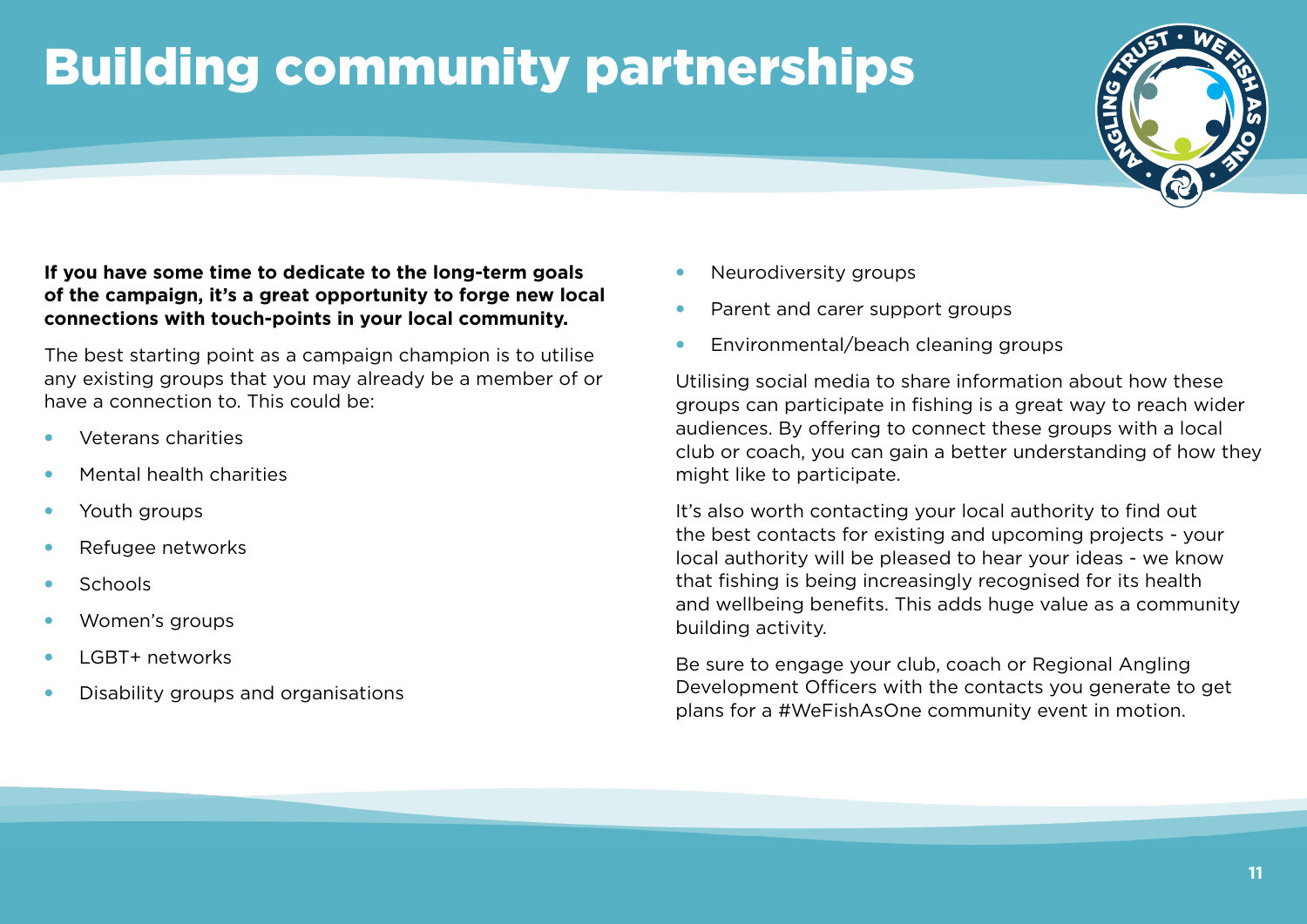### Inclusive community event case study: Get Hooked On Fishing

#### **Get Hooked on Fishing is an angling charity which helps provide positive opportunities for young people and communities.**

The charity delivers fun and interactive training around the sport of angling. Their work is designed with the help of young people to give the participants more confidence and to demonstrate that there are alternative pathways and better opportunities available to them.

Sarah Collins, CEO of Get Fishing and We Fish As One Campaign Champion said: "Our approach to community inclusion is two-fold. We look for both proactive and reactive opportunities to engage young people and communities. This could be a targeted approach with a community group that has specific needs, for example mental health support, through to family based events that introduce people to the benefits of blue green spaces.

"Fishing provides an amazing vehicle to connect people not just with each other but with their own sense of self. I've seen young people come on leaps and bounds through learning a new skill, with boosted confidence and self esteem. When it comes to equipping wider members of the community with skills connected to angling on a long term basis, we know the benefits are far reaching for life's many ups and downs. They come back to fishing time and time again to ground themselves in the tranquility of the outdoors and the mental health benefits of nature."

**To be further inspired by the work of Get Hooked On Fishing, visit https://ghof.org.uk/**

**FAN** 

**RUST WE FISH** 

as

**one** 

NI<u>ୁ</u>

#supportGHoF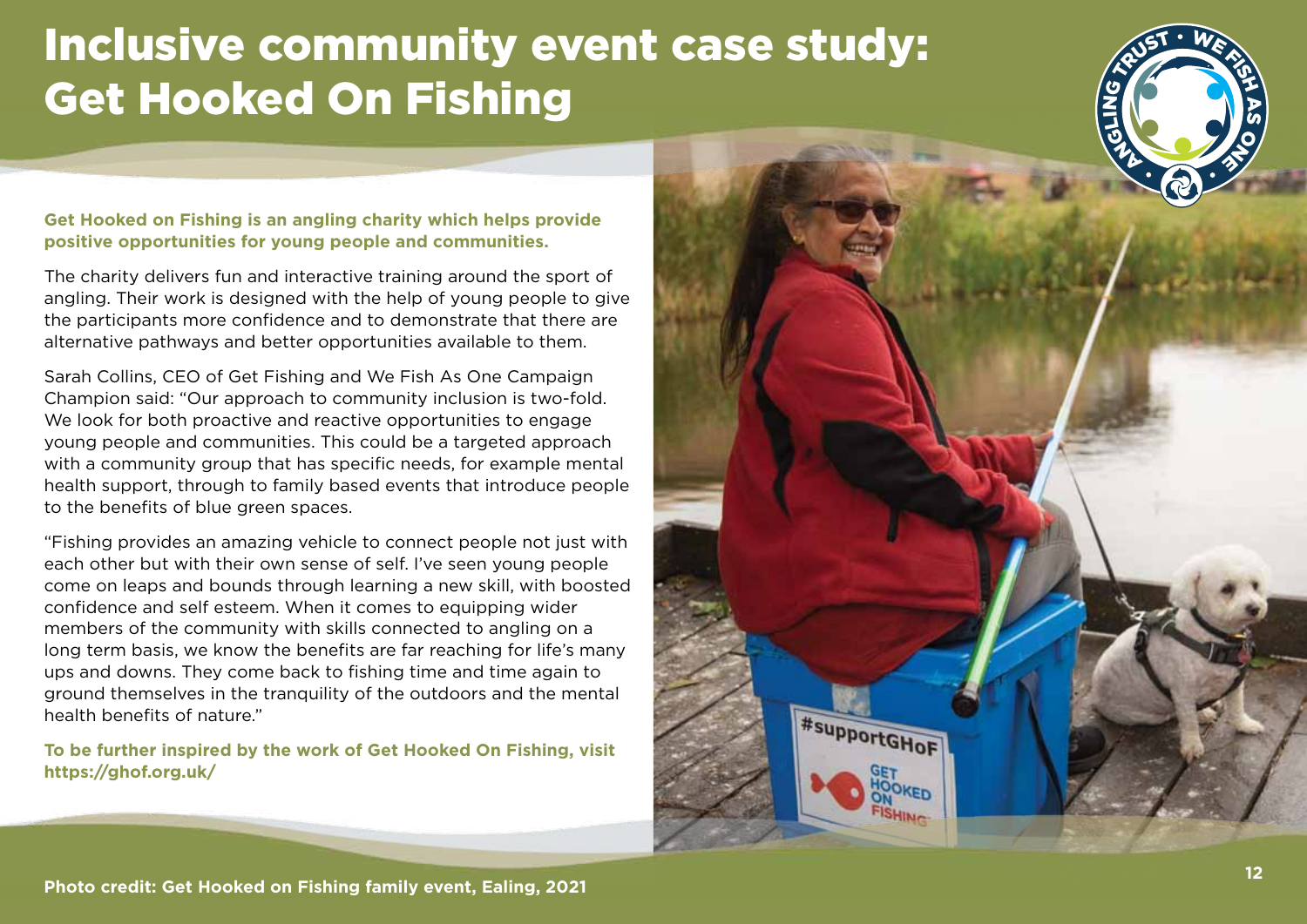# Social media and PR



**Social media and your local press are powerful tools that can help to spread the word within your local community. You can do this by:**

- Joining local Facebook groups within your community; such as local area groups, environmental and community organising groups for litter-picking and community groups
- Share your personal story and experiences within your networks as well as any planned events
- Local newspapers and sites have surged in popularity since the pandemic, and have a great reach. You can engage them highlight the experiences of members of the community
- Consider asking a journalist if they'd like to give fishing a try themselves and attend a community event you're involved with
- Check-in with attendees at community events to see if they'd be happy sharing their story as a campaign case study; or share their details with the Angling Trust promotions team
- You can generate newsworthy hooks around awareness days, or an anniversary (for example if your club is in its 20th year)
- When writing press releases make sure you follow the 'who, what, when, where, why' structure by identifying 1) who the event is targeted at 2) what happened or what will happen at the event 3) when the event is taking place 4) where the event is taking place and finally 5) what the event hopes to achieve or achieved - the 'why', for example - a free inclusive family event to boost local health and wellbeing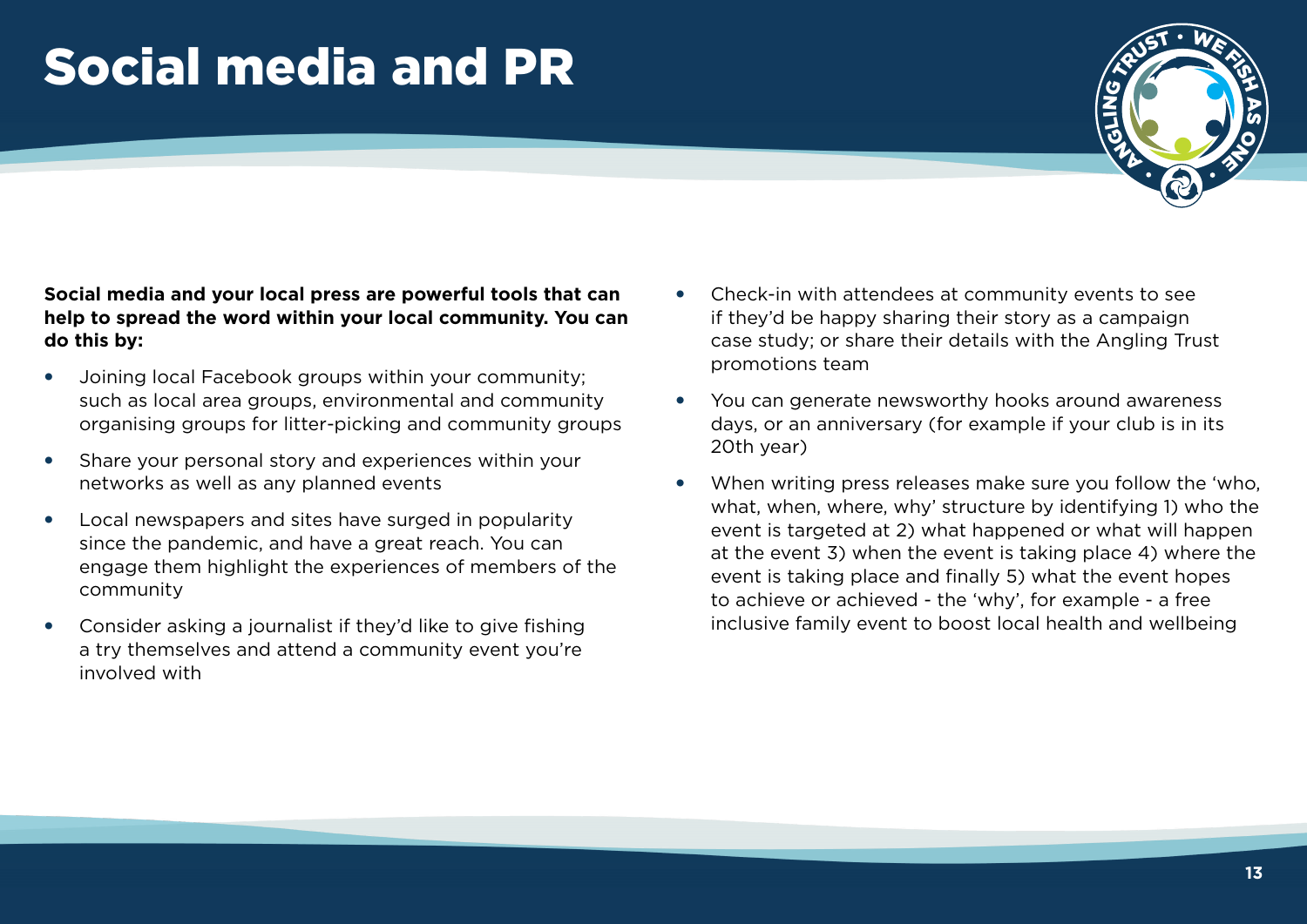## Social media and PR continued



### **Suggested supportive posts for the #WeFishAsOne campaign**

Whether you're at a #WeFishAsOne event or simply want to share your love of fishing and encourage others to do the same, why not share your role on social media and ask others to engage by sharing their ideas and input?

#### **Example Twitter post**

As anglers, we know there's more to fishing than catching a fish. Angling is renowned for its benefits to our mental health and we must all play our part in its powerful potential to bring together communities and support those in need #WeFishAsOne

I'm proud to be a #WeFishAsOne campaign champion, promoting the benefits of angling in my local community and ensuring I support inclusive angling events for beginners. Find out more here: [INSERT CAMPAIGN PAGE]

For [INSERT AWARENESS DAY/MONTH] I'll be sharing my personal story of how fishing has helped me to inspire others to take part #WeFishAsOne

#### **Example Facebook Post**

As anglers, we know there's more to fishing than catching a fish. Our sport is already being celebrated for its renowned benefits to our mental health and we must all play our part in its powerful potential to bring together communities and support those in need.

The beauty of our sport is that anyone can do it. However, we face a national and regional challenge to ensure our angling community reflects our society as a whole. We know our sport is accessible, but there's much more we can do collectively and individually to tackle inequalities within the sport and improve participation among under-represented groups.

I'm supporting the Angling Trust's #WeFishAsOne campaign that supports community building events to reach underserved groups yet to benefit from fishing. #WeFishAsOne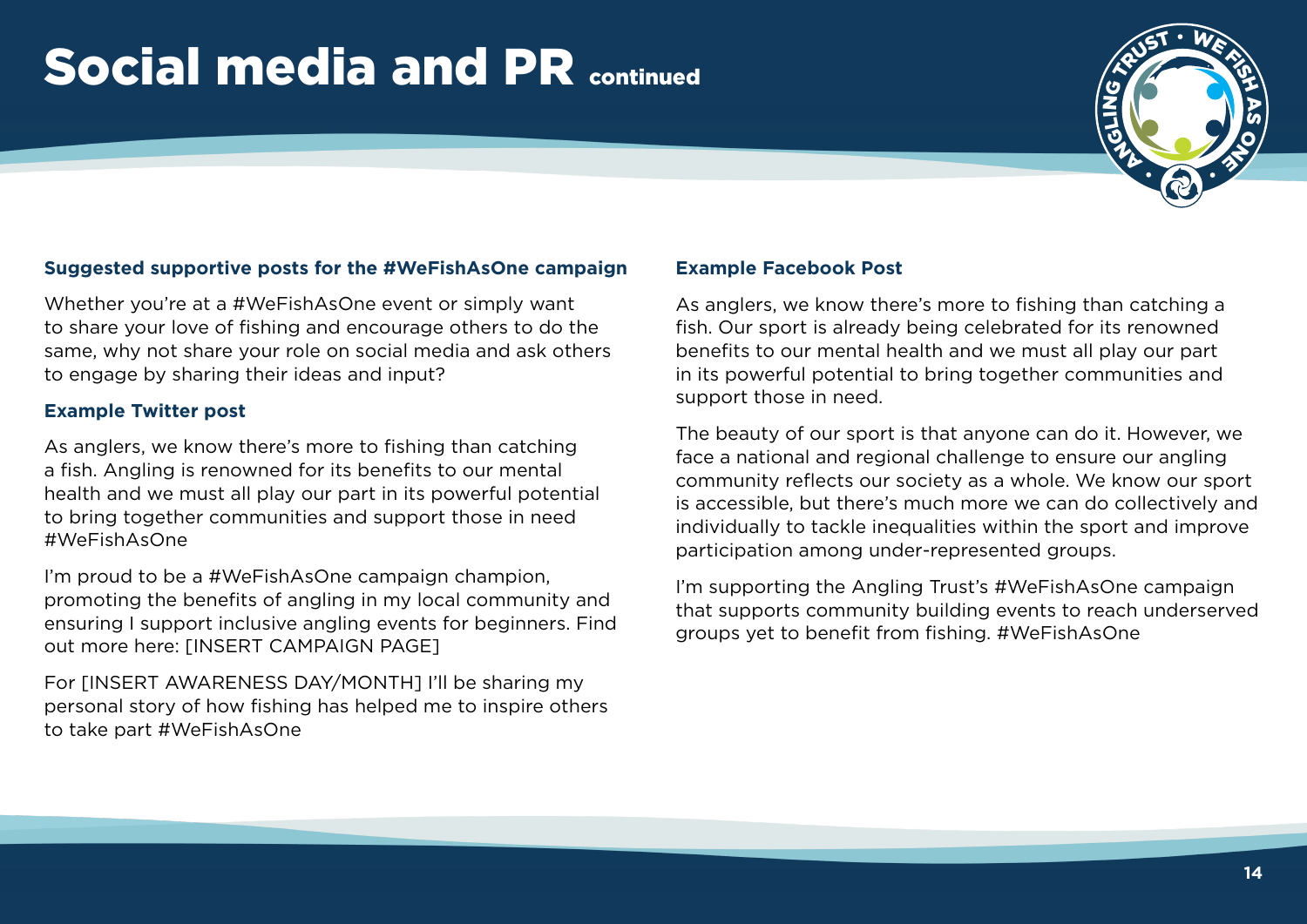### Key campaign contacts and further information





Visit the campaign page at anglingtrust.net/wefishasone, use the hashtag #WeFishAsOne and follow @anglingtrust and @getintofishing on Facebook, Twitter and Instagram for more updates

### **Becoming a Campaign Champion**

For information on the We Fish As One Campaign working group contact clive.copeland@anglingtrust.net

### **Safeguarding**

For additional advice on safeguarding, contact: richard.hadley@anglingtrust.net or by calling 07720 974 811

### **Raising an issue**

To report an issue, for example in relation to racism, misogyny, harassment, ableism, homophobia, ageism, abuse and discrimination, contact the Angling Trust's safeguarding offical Richard.Hadley@anglingtrust.net or call him on 07720 974 811

### **Promotional advice**

For PR, marketing and promotional advice, contact will.smith@anglingtrust.net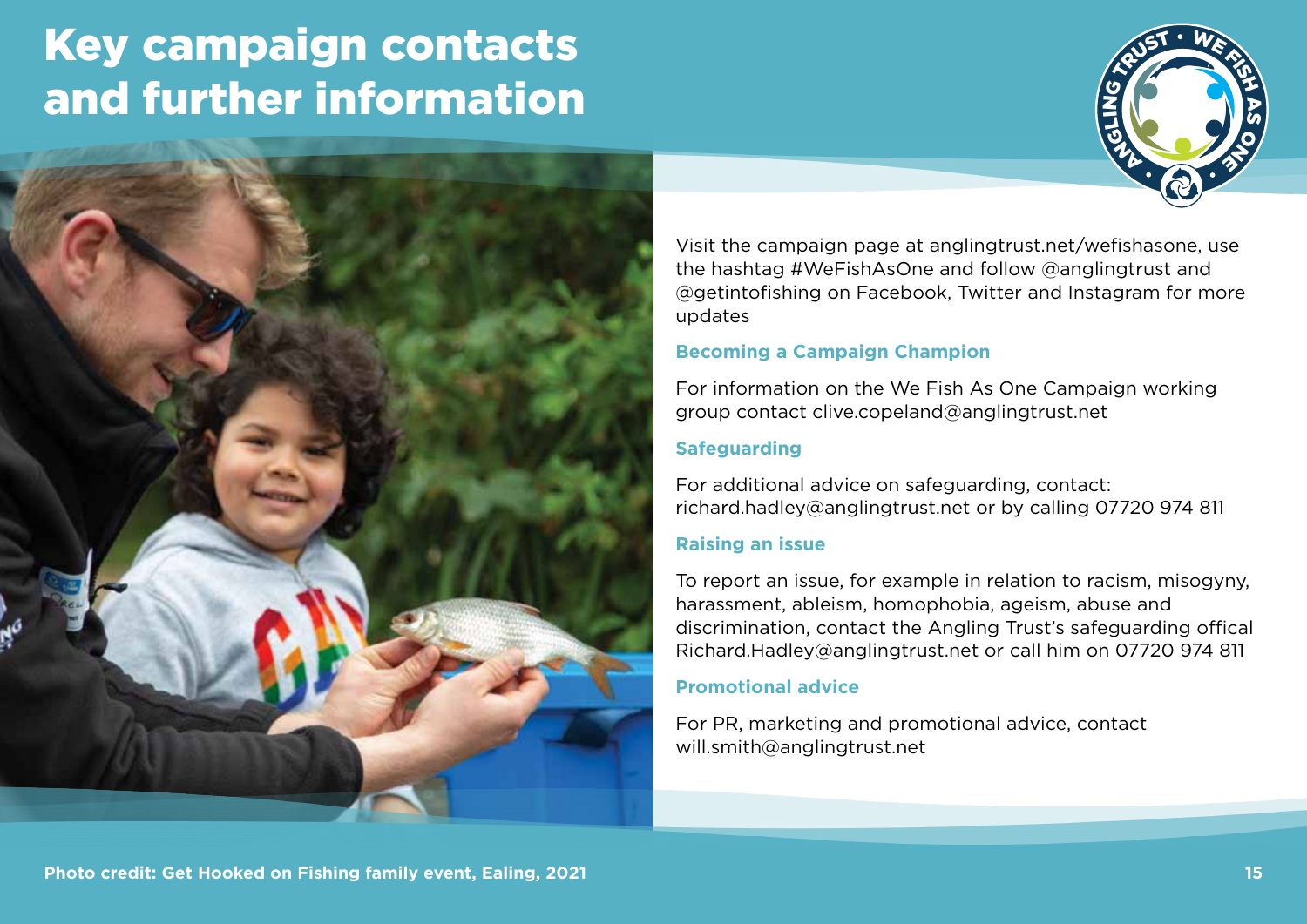# Further training and resources

For training and information on disabled people in sport and activity, please visit ActivityAlliance.org.uk

For training and information on the LGBT+ community, please visit stonewall.org.uk

For training and information on mental health, please visit mind.org.uk

For training and information on cultural and racism awareness, please visit raceequalityfirst.org

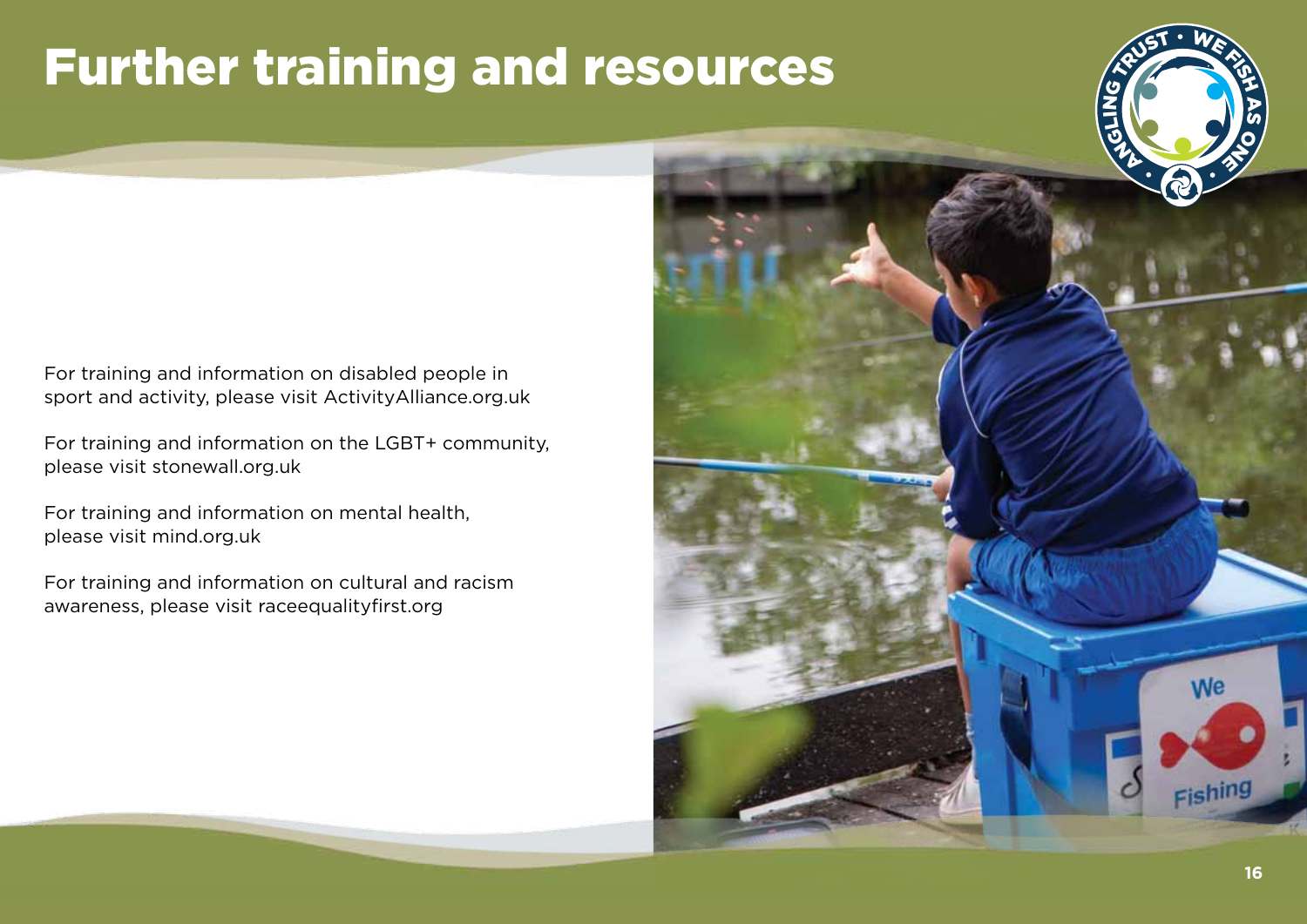### Appendix 1: We Fish As One: Inclusivity manifesto



### **The below manifesto serves as key campaign messaging which you may find useful when undertaking your role.**

Fishing is for everyone. It doesn't matter who you are, what you do or where you live, anyone can take part and enjoy the health and wellbeing benefits.

The beauty of our sport is that anyone can do it. However, we face a national and regional challenge to ensure our angling community reflects our society as a whole.

In difficult times, it is more important than ever to share the joy of fishing with as many people as possible. In fact, we think every angler has a responsibility to do just that.

As anglers, we know there's more to fishing than catching a fish. Our sport is already being celebrated for its renowned benefits to our mental health and we must all play our part in its powerful potential to bring together communities and support those in need.

We know our sport is accessible, but there's much more we can do collectively and individually to tackle inequalities within the sport and improve participation among all corners of our communities.

Our strength lies in our unity, regardless of ethnicity, sex, gender identity, religion, sexual orientation, neurodiversity, disability, socio-economic background, age, caring or parenting responsibilites or long term health conditions.

Be part of the change and share your passion for fishing with your local community, whether it's friends, family, neighbours, colleagues.

Together, we fish as one.

Join the campaign - search 'We Fish As One' online for more information.